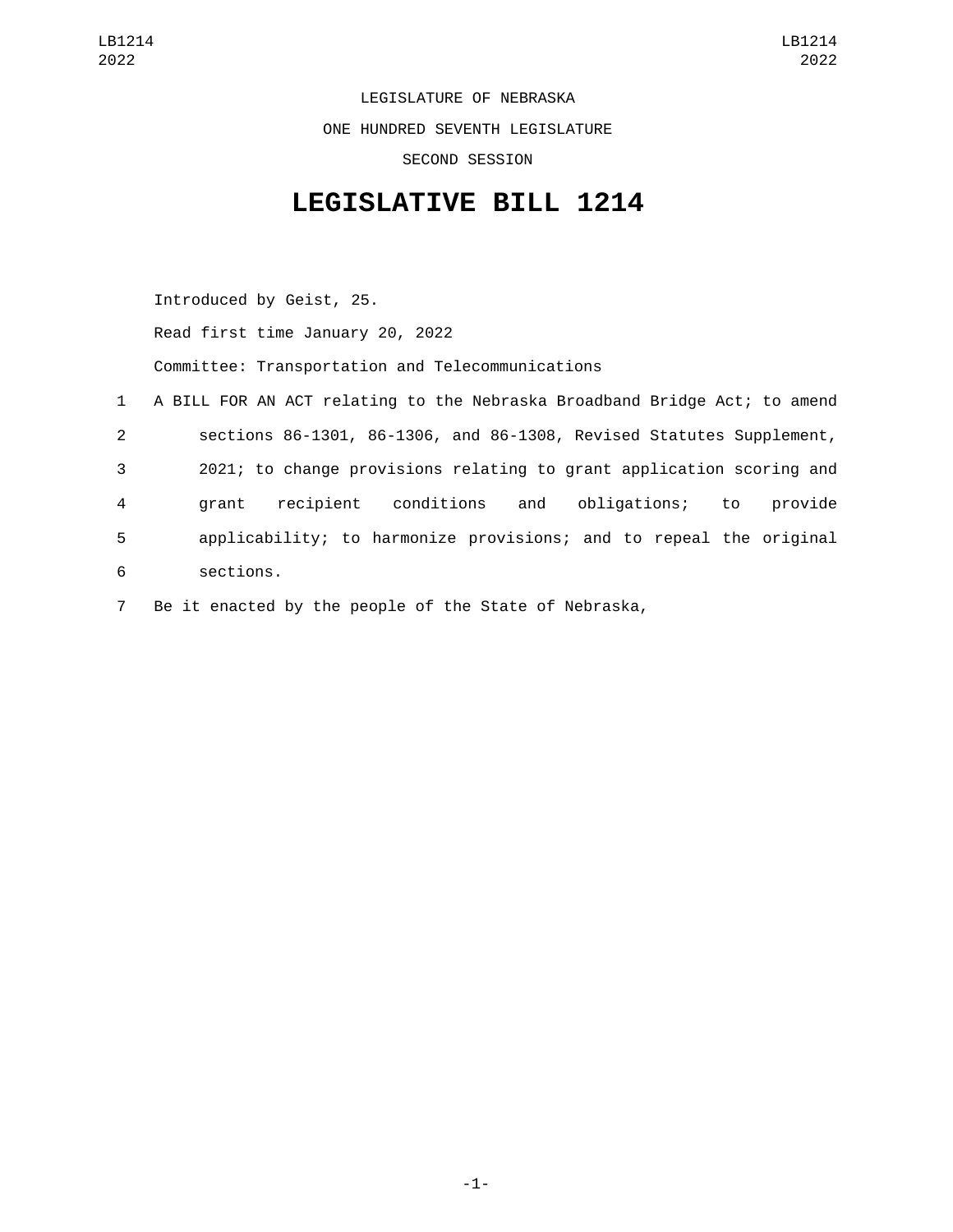Section 1. Section 86-1301, Revised Statutes Supplement, 2021, is 2 amended to read:

 86-1301 Sections 86-1301 to 86-1310 and section 4 of this act shall be known and may be cited as the Nebraska Broadband Bridge Act.

 Sec. 2. Section 86-1306, Revised Statutes Supplement, 2021, is 6 amended to read:

 86-1306 (1) The commission shall establish a weighted scoring system to evaluate and rank the applications received each fiscal year.

 (2) In each fiscal year, at least thirty days prior to the first day that applications may be submitted, the commission shall publish on the commission's website the specific criteria and the quantitative weighted scoring system the commission will use to evaluate and rank applications and award grants pursuant to the program. Such weighted scoring system 14 shall consider, at a minimum:

 (a) The financial, technical, and legal capability of the applicant 16 to deploy and operate broadband Internet service;

 (b) Whether the provider is designated as an eligible telecommunications carrier or will be so designated prior to the project 19 completion date;

 (c) The ability of an applicant to offer rates in the project area for the applicant's currently offered speed tiers that are comparable to 22 the rates offered by the applicant outside the project area for the same 23 currently offered speed tiers;

 (d) The available minimum broadband speeds, with higher scores for faster speeds, except that no grant shall be awarded based on speeds less than those scalable to one hundred megabits per second for downloading and one hundred megabits per second for uploading, or greater;

 (e) The ability of the broadband infrastructure to be scalable to higher broadband Internet speeds in the future; and

 (f) Whether the applicant has committed to fund more than fifty percent of the total development costs of the project from sources other

-2-